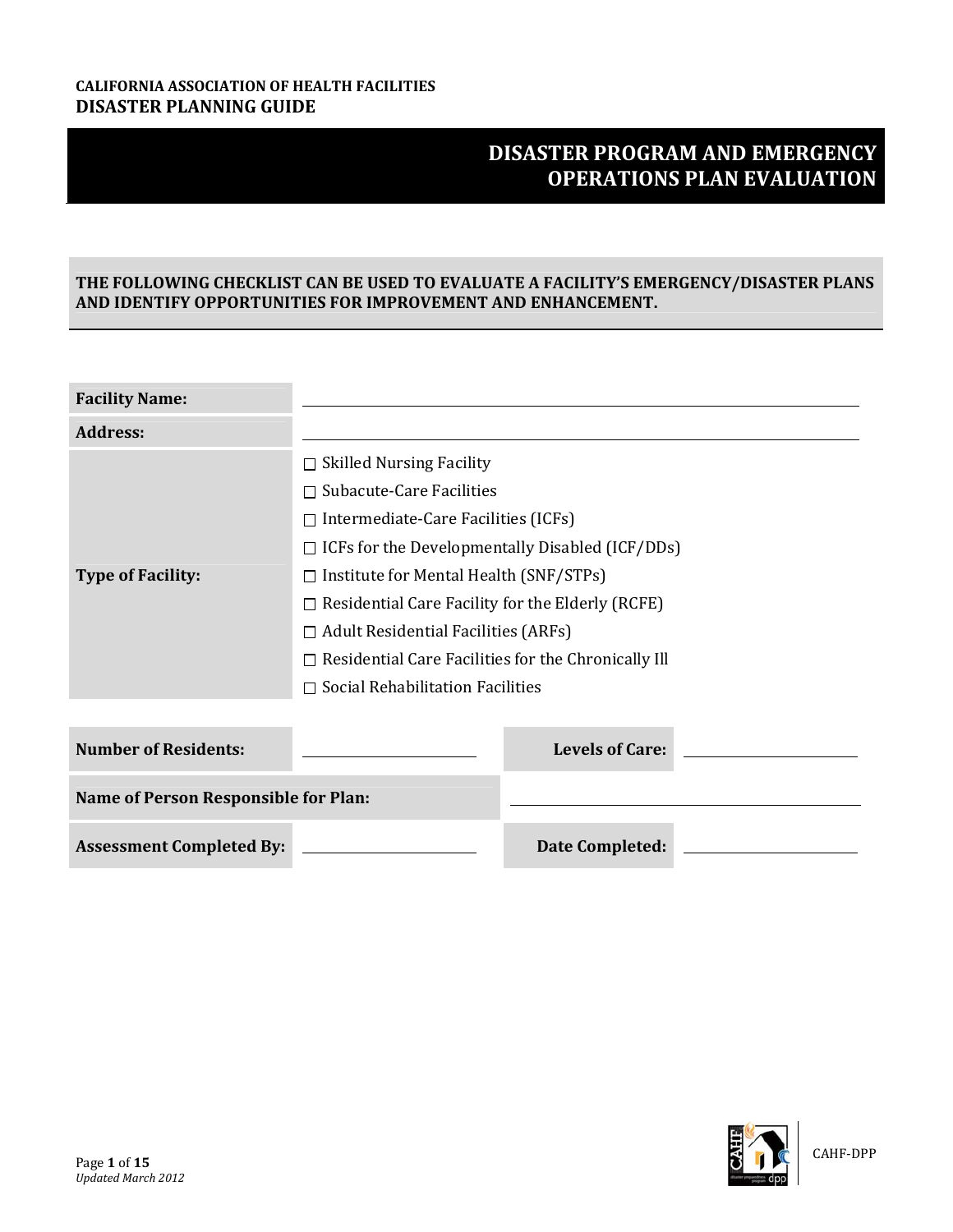|                  |                                                                                                                                 | <b>YES</b> | N <sub>O</sub> | N/A    |
|------------------|---------------------------------------------------------------------------------------------------------------------------------|------------|----------------|--------|
|                  | 1. Administrative Elements                                                                                                      |            |                |        |
| a.               | Utilizes a consistent format throughout the document                                                                            | $\Box$     | П              | $\Box$ |
| b.               | Easy to read                                                                                                                    | $\Box$     | П              | $\Box$ |
| c.               | Contained in a sturdy binder                                                                                                    | $\Box$     | П              | $\Box$ |
| d.               | No damaged or missing pages or sections                                                                                         | П          | П              | П      |
| e.               | Includes a comprehensive Table of Contents (TOC)                                                                                | $\Box$     | П              | $\Box$ |
| f.               | Uses tabs for easy reference                                                                                                    | $\Box$     | П              | $\Box$ |
| g.               | Includes definition section or glossary of terms                                                                                | $\Box$     | $\Box$         | $\Box$ |
| h.               | Includes executive summary that defines the purpose, scope and<br>applicability of plan                                         | $\Box$     | П              | $\Box$ |
| i.               | Includes decision making criteria for activation of emergency<br>operations and process for coordinating with local authorities | П          | П              | П      |
| j.               | Includes language defining the legal authorities and references                                                                 | $\Box$     | П              | П      |
| k.               | Includes record of distribution, annual review and appropriate<br>signatures                                                    | П          | $\Box$         | П      |
| 1.               | Includes a comprehensive profile document citing critical<br>characteristics of the facility                                    | П          | П              | П      |
| <b>Comments:</b> |                                                                                                                                 |            |                |        |

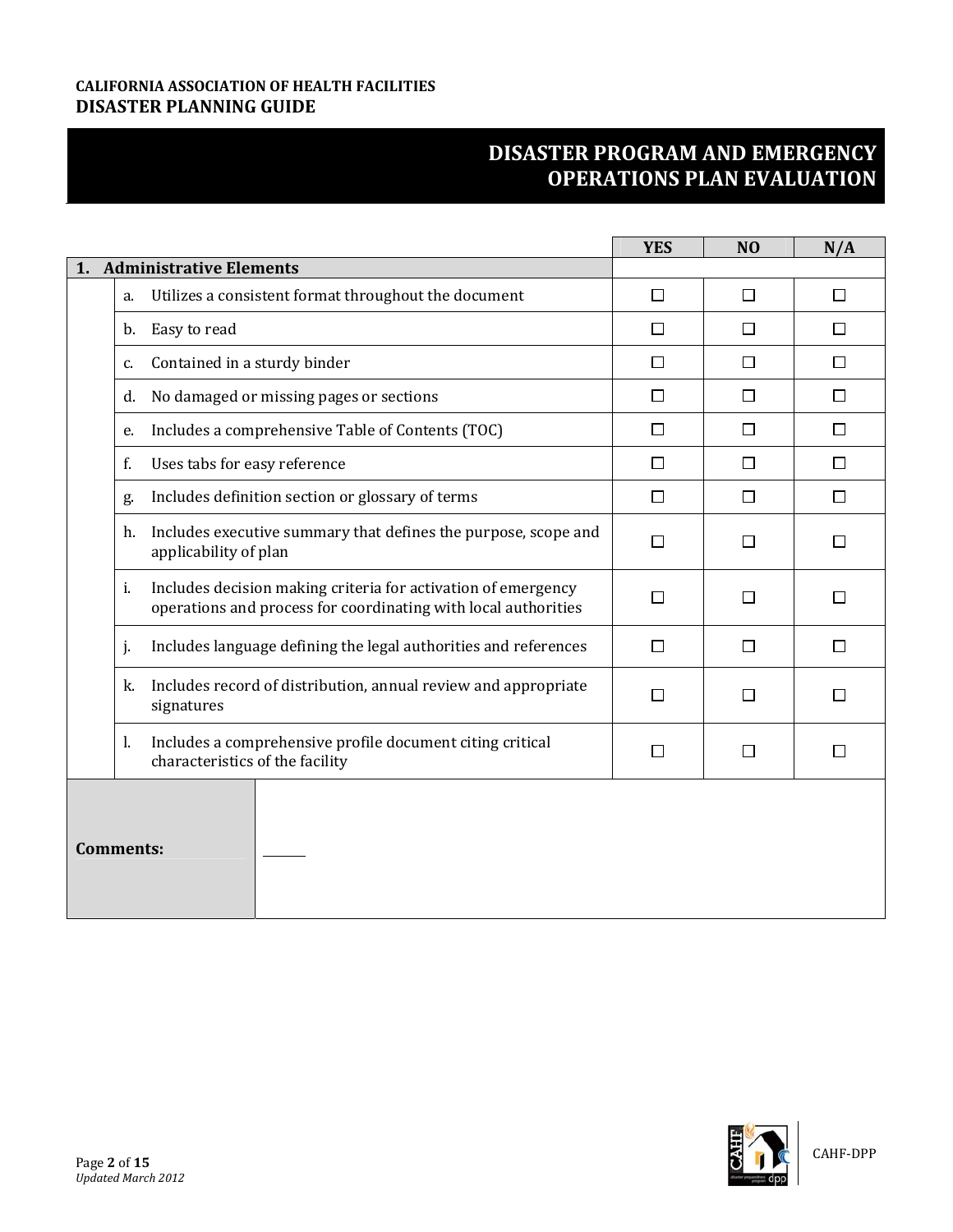|                                                                                                                                                                                                                                                                                         | <b>YES</b>                                     | N <sub>O</sub>   | N/A                                                 |
|-----------------------------------------------------------------------------------------------------------------------------------------------------------------------------------------------------------------------------------------------------------------------------------------|------------------------------------------------|------------------|-----------------------------------------------------|
| 2. Emergency Planning and Management Concepts:                                                                                                                                                                                                                                          |                                                |                  |                                                     |
| References "All Hazards" Emergency Planning and<br>a.<br>Management                                                                                                                                                                                                                     | $\Box$                                         | П                | П                                                   |
| b. Is identified as an Emergency Operations Plan (EOP)                                                                                                                                                                                                                                  | $\Box$                                         | $\Box$           | $\Box$                                              |
| Has brief incident specific guides for quick reference<br>c.                                                                                                                                                                                                                            | $\Box$                                         | □                | □                                                   |
| Identifies and defines chain-of-command and staff roles<br>d.                                                                                                                                                                                                                           | $\Box$                                         | $\Box$           | □                                                   |
| References use of an emergency management model like the<br>e.<br>Nursing Home Incident Command System (NHICS)                                                                                                                                                                          | □                                              | П                | □                                                   |
| Utilizes NIMS/NHICS-related terminology throughout the<br>f.<br>plan                                                                                                                                                                                                                    | $\Box$                                         | □                | $\Box$                                              |
| Staff assignments are compatible with NHICS protocols<br>g.                                                                                                                                                                                                                             | $\Box$                                         | □                | □                                                   |
| <b>Utilizes NHICS Forms</b><br>h.                                                                                                                                                                                                                                                       | $\Box$                                         | $\Box$           | $\Box$                                              |
| Utilizes Job Action Sheets (JAS) for Incident Command System<br>i.<br>System (ICS) Positions                                                                                                                                                                                            | $\Box$                                         | □                | $\Box$                                              |
| Identifies location of Nursing Home Command Center (NHCC)<br>j.<br>and alternate location(s)                                                                                                                                                                                            | $\Box$                                         | П                | П                                                   |
| Utilizes a NHICS Kit that includes the following items:<br>k.<br><b>IMT Chart</b><br>٠<br><b>IMT Vests or Caps</b><br>٠<br><b>JAS</b><br>٠<br>Clerical Items: paper, pens, pencils, directories, etc.<br>Communication devices-radios, cell phones<br>Other forms needed for NHICS<br>٠ | П<br>$\Box$<br>П<br>$\Box$<br>$\Box$<br>$\Box$ | П<br>□<br>$\Box$ | □<br>$\Box$<br>$\Box$<br>$\Box$<br>$\Box$<br>$\Box$ |
| Defines special codes or phrases for internal broadcast for<br>1.<br>different types of emergencies                                                                                                                                                                                     | □                                              | П                | П                                                   |
| m. Includes a site map or floor plan with important features (e.g.<br>gas, water and electrical shut offs)                                                                                                                                                                              | □                                              | П                | □                                                   |

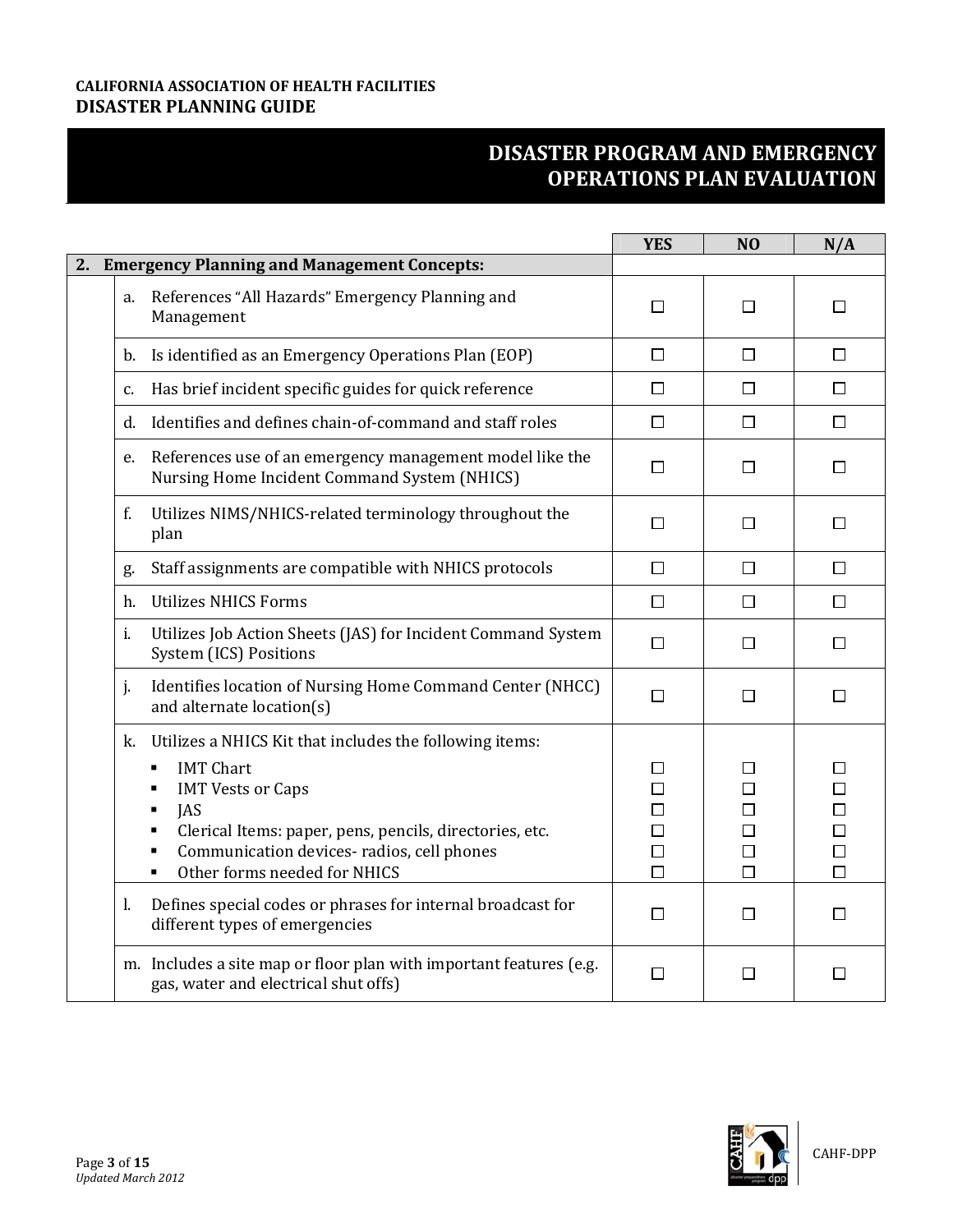|                                                                                                                                                             | <b>YES</b> | N <sub>O</sub> | N/A                                  |
|-------------------------------------------------------------------------------------------------------------------------------------------------------------|------------|----------------|--------------------------------------|
| <b>Emergency Planning and Management Concepts (continued):</b><br>2.                                                                                        |            |                |                                      |
| Includes plans and procedures for expanding capacity to<br>n.<br>accept emergency admits:                                                                   |            |                |                                      |
| <b>Expanded</b> areas<br>٠<br>Extra supplies (e.g. cots, blankets, etc.)<br>Accommodation of staff family members during event                              | П          |                | П                                    |
| Includes a mass fatality plan<br>0.                                                                                                                         |            |                |                                      |
| Procedures to handle remains of those who have died<br>Temporary morgue identified<br>Morgue Log<br>٠<br>Supply of Body Bags<br>PPE / Universal Precautions | П          |                | $\Box$<br>$\Box$<br>$\Box$<br>$\Box$ |
| Includes emergency discharge procedures<br>p.                                                                                                               | П          |                | $\Box$                               |
| <b>Comments:</b>                                                                                                                                            |            |                |                                      |

|           |    |                                                                                      | <b>YES</b> | N <sub>O</sub> | N/A    |
|-----------|----|--------------------------------------------------------------------------------------|------------|----------------|--------|
|           |    | 3. Hazard Vulnerability Assessment (HVA):                                            |            |                |        |
|           | a. | Plan includes formal HVA identifying potential threats &<br>perils                   | П          |                | Г      |
|           |    | b. HVA is updated at least annually                                                  | П          |                | П      |
|           | c. | Response protocols in the plan are consistent with the HVA                           |            |                | $\Box$ |
|           | d. | Local community HVA has been reviewed and information<br>incorporated as appropriate |            |                |        |
| Comments: |    |                                                                                      |            |                |        |

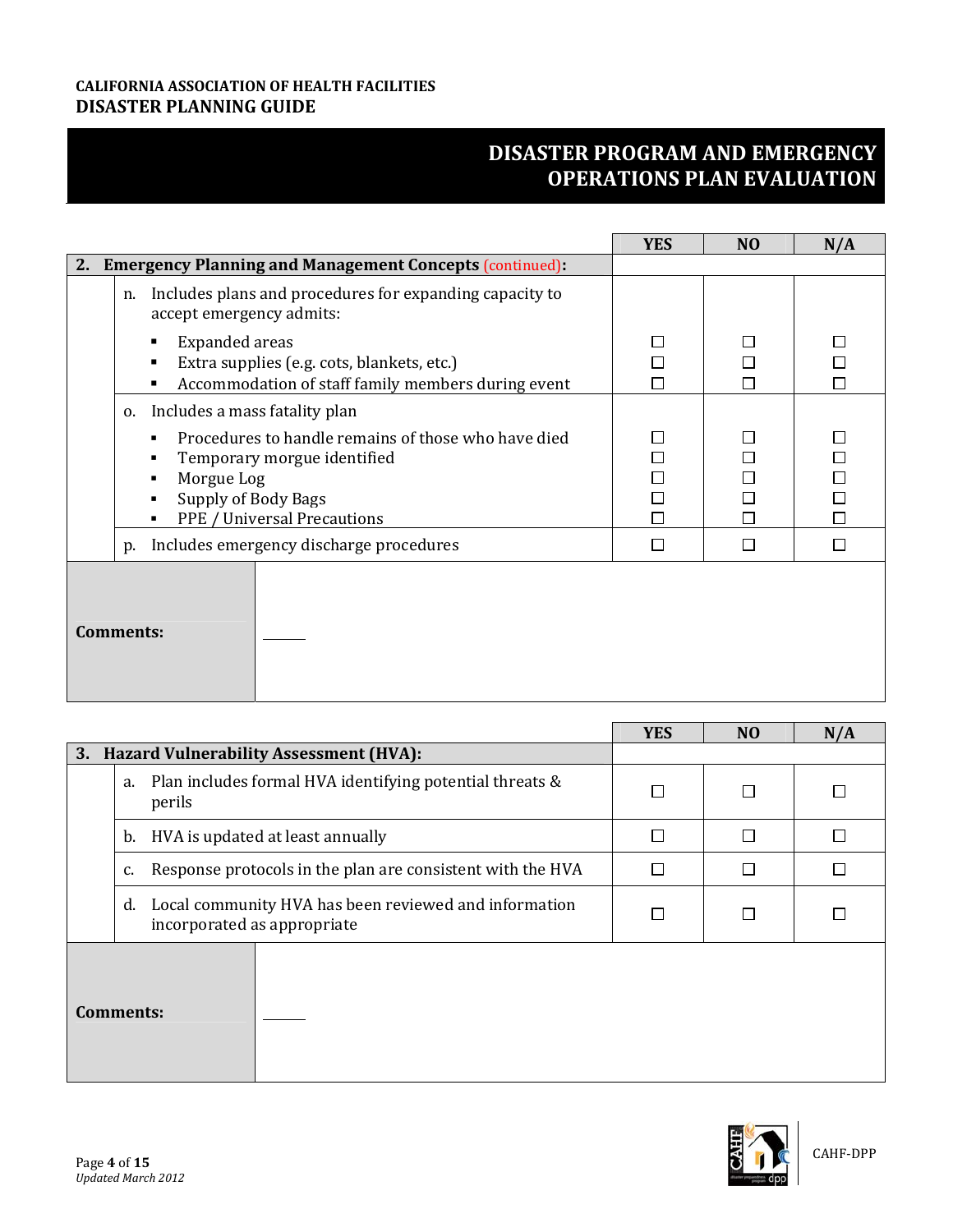|                                                                                                                                                                                                                 | <b>YES</b> | N <sub>O</sub> | N/A                         |
|-----------------------------------------------------------------------------------------------------------------------------------------------------------------------------------------------------------------|------------|----------------|-----------------------------|
| 4. Security Considerations:                                                                                                                                                                                     |            |                |                             |
| The facility has a security plan that directs staff in how to<br>a.<br>rapidly secure the building during an intruder event                                                                                     | $\Box$     | $\Box$         | $\Box$                      |
| The facility plan includes "lock down" announcement that<br>b.<br>alerts staff to a security problem in the building                                                                                            | $\Box$     | □              | □                           |
| The security plan includes extra surveillance of critical<br>c.<br>supplies during disaster event                                                                                                               | $\Box$     | $\Box$         | □                           |
| All windows interior and exterior doors and associated<br>d.<br>hardware are periodically inspected to ensure that they<br>properly close and lock in accordance with designated<br>function and design         | П          |                | □                           |
| The exterior of all buildings is periodically checked for signs<br>e.<br>of forced entry or potentially unprotected access points to the<br>interior of the building (screens, louvers, air intake grill, etc.) | П          |                | $\mathsf{L}$                |
| If security alarms and/or access control system are present,<br>f.<br>ensure that they are properly utilized at all times                                                                                       | $\Box$     | $\Box$         | $\Box$                      |
| The exterior of the building is equipped with appropriate<br>g.<br>security lighting                                                                                                                            | $\Box$     | □              | □                           |
| All interior and exterior lighting is regularly evaluated, and<br>h.<br>broken, dead or missing bulbs are replaced as soon as<br>identified                                                                     | $\Box$     | $\Box$         | □                           |
| All trees and bushes are maintained in a condition where they<br>i.<br>cannot be used as potential hiding places or access to roof                                                                              | $\Box$     | □              | □                           |
| The facility's visitor sign-in policy/badge program is properly<br>j.<br>utilized at all times                                                                                                                  | $\Box$     | П              | $\mathcal{L}_{\mathcal{A}}$ |
| Staff members properly wear and display identification<br>k.<br>badges                                                                                                                                          | $\Box$     | $\Box$         | $\Box$                      |
| A single controlled access point into the building is<br>1.<br>maintained for visitors                                                                                                                          | $\Box$     | $\Box$         | □                           |
| m. Receiving doors, fences and docks are properly secured when<br>not in use                                                                                                                                    | $\Box$     | □              | □                           |

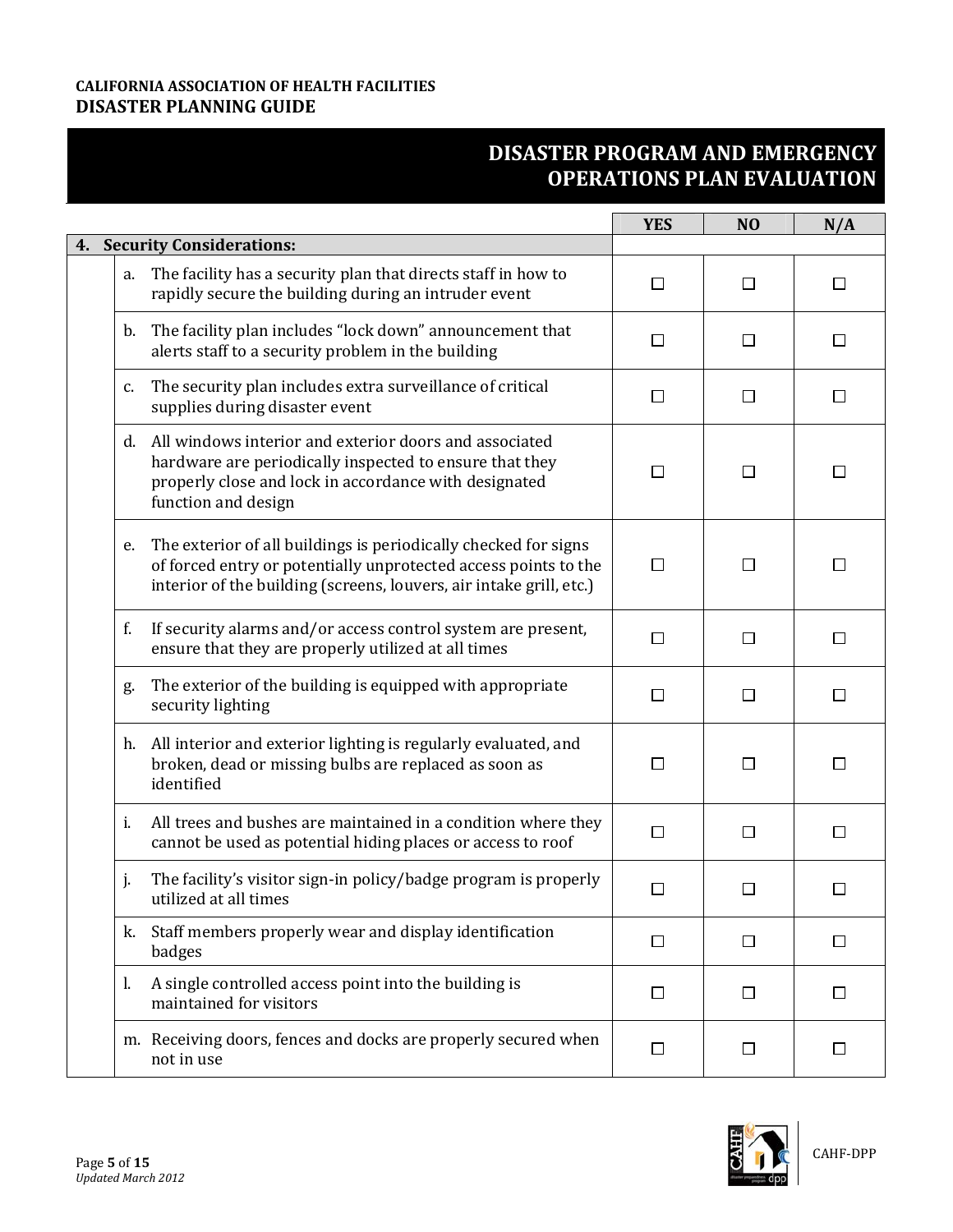|    |                                                                                                                                                                            | <b>YES</b> | N <sub>O</sub> | N/A |
|----|----------------------------------------------------------------------------------------------------------------------------------------------------------------------------|------------|----------------|-----|
| 4. | <b>Security Considerations (continued):</b>                                                                                                                                |            |                |     |
|    | Access doors to administrative offices and areas containing<br>n.<br>high value equipment, confidential documents/sensitive<br>information are kept locked when not in use |            |                |     |
|    | All publicly accessible electrical boxes and similar control<br>0.<br>panels are locked when not in use to avoid tampering                                                 |            |                |     |
|    | Cash supplies within the building are secured in an<br>p.<br>appropriate location                                                                                          |            |                |     |
|    | An accountability system exists to track all keys distributed<br>q.<br>for the facility                                                                                    |            |                |     |
|    | Comments:                                                                                                                                                                  |            |                |     |

|                                                                                                                                      | <b>YES</b> | N <sub>O</sub> | N/A |
|--------------------------------------------------------------------------------------------------------------------------------------|------------|----------------|-----|
| 5. Updated Emergency Contact Information - INTERNAL<br><b>Resources</b> (Citing All Forms of Contact):                               |            |                |     |
| All contact information is updated on at least annual basis<br>a.                                                                    | П          | П              |     |
| All contact information is updated whenever significant<br>b.<br>changes occur                                                       | П          |                |     |
| All contact information is dated showing the most recent<br>c.<br>update:                                                            |            |                |     |
| <b>Executive Staff</b><br><b>Supervisory Staff</b><br>Line Staff and Corporate Staff<br>Residents' Family / Responsible Parties<br>٠ |            |                |     |
| <b>Comments:</b>                                                                                                                     |            |                |     |

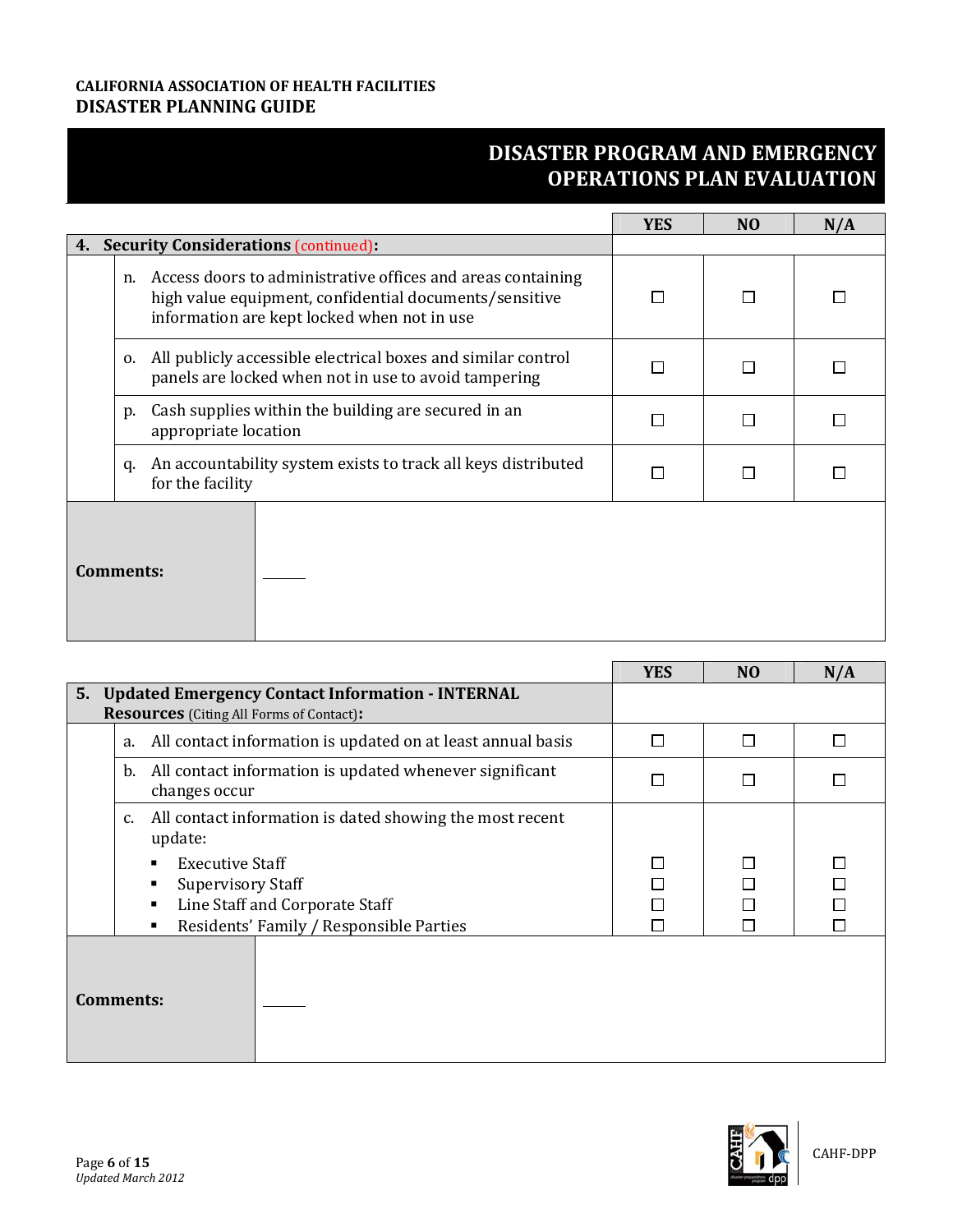|    |                                                                                                                                                                                                                                                                                                                                                                                                            | <b>YES</b>                                                                        | N <sub>O</sub>                                                      | N/A                                                                                    |
|----|------------------------------------------------------------------------------------------------------------------------------------------------------------------------------------------------------------------------------------------------------------------------------------------------------------------------------------------------------------------------------------------------------------|-----------------------------------------------------------------------------------|---------------------------------------------------------------------|----------------------------------------------------------------------------------------|
|    | 6. Updated Emergency Contact Information - EXTERNAL<br><b>Resources</b> (Citing All Forms of Contact):                                                                                                                                                                                                                                                                                                     |                                                                                   |                                                                     |                                                                                        |
| a. | All contact information is updated on at least an annual basis                                                                                                                                                                                                                                                                                                                                             | $\Box$                                                                            | □                                                                   | $\Box$                                                                                 |
| b. | All contact information is updated whenever significant<br>changes occur                                                                                                                                                                                                                                                                                                                                   | $\Box$                                                                            | $\Box$                                                              | □                                                                                      |
| c. | All contact information is dated showing the most recent<br>update                                                                                                                                                                                                                                                                                                                                         | $\Box$                                                                            | □                                                                   | $\Box$                                                                                 |
| d. | <b>Emergency Response Agencies:</b><br>Fire Department / Fire Authority<br>٠<br><b>Police Department</b><br>٠<br>Sheriff's Department<br>٠<br><b>Tribal Law Enforcement Agency</b><br>٠<br>State Police Agency-Local Contact<br>٠<br><b>Emergency Medical Services</b><br>٠<br><b>Public Works</b><br>Local / County / Tribal Emergency Management Agency<br><b>State Emergency Management Agency</b><br>٠ | $\Box$<br>□<br>$\Box$<br>□<br>$\Box$<br>$\Box$<br>$\Box$<br>$\Box$<br>$\Box$      | $\mathsf{L}$<br>П<br>П<br>П<br>$\Box$<br>П<br>$\Box$<br>□<br>$\Box$ | $\Box$<br>$\Box$<br>$\Box$<br>$\Box$<br>$\Box$<br>$\Box$<br>$\Box$<br>$\Box$<br>$\Box$ |
| e. | Utilities:<br>Electric<br>٠<br>Natural Gas<br>Propane Gas<br>٠<br><b>Public Works</b><br>Water<br>Sewer<br>Telephone Service - Landlines<br>Telephone Service - Cellular<br><b>Internet Provider</b><br>٠                                                                                                                                                                                                  | $\Box$<br>$\Box$<br>$\Box$<br>$\Box$<br>$\Box$<br>$\Box$<br>□<br>$\Box$<br>$\Box$ | □<br>□<br>$\Box$<br>□<br>⊔<br>$\Box$<br>$\Box$                      | $\Box$<br>$\Box$<br>$\Box$<br>$\Box$<br>$\Box$<br>$\Box$<br>$\Box$<br>$\Box$<br>$\Box$ |
| f. | Local Health Department                                                                                                                                                                                                                                                                                                                                                                                    | $\Box$                                                                            | $\Box$                                                              | $\Box$                                                                                 |
| g. | Local Flood Control Agency                                                                                                                                                                                                                                                                                                                                                                                 | $\Box$                                                                            | П                                                                   | $\Box$                                                                                 |
| h. | <b>State Regulators</b>                                                                                                                                                                                                                                                                                                                                                                                    | $\Box$                                                                            | $\Box$                                                              | $\Box$                                                                                 |
| i. | <b>Federal Regulators</b>                                                                                                                                                                                                                                                                                                                                                                                  | $\Box$                                                                            | $\Box$                                                              | $\Box$                                                                                 |
| j. | Insurance Agent(s)                                                                                                                                                                                                                                                                                                                                                                                         | $\Box$                                                                            | $\Box$                                                              | $\Box$                                                                                 |
| k. | Insurer Claims Department(s)                                                                                                                                                                                                                                                                                                                                                                               | $\Box$                                                                            | $\Box$                                                              | $\Box$                                                                                 |

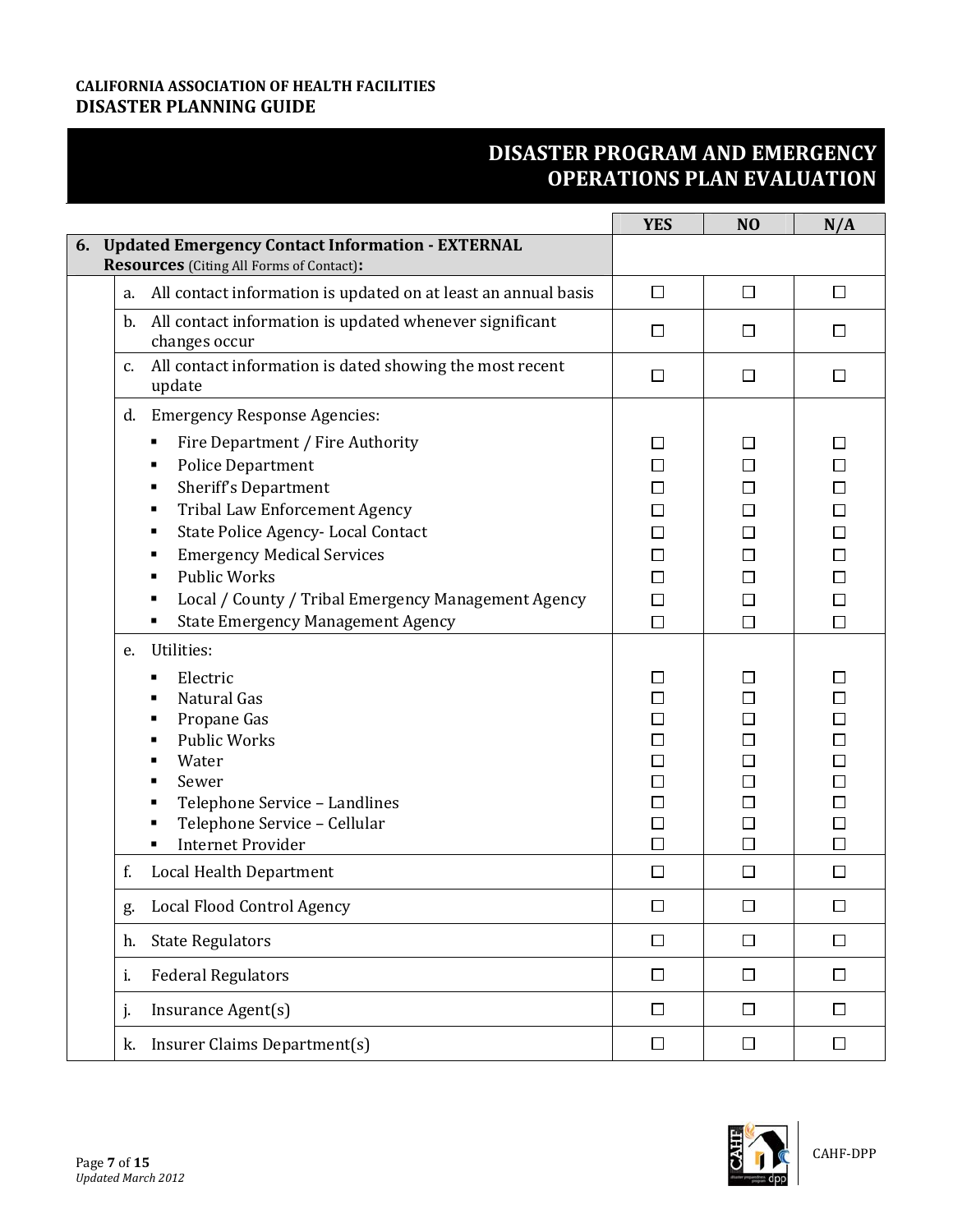|                                                                                                                              | <b>YES</b>       | N <sub>O</sub>   | N/A              |
|------------------------------------------------------------------------------------------------------------------------------|------------------|------------------|------------------|
| <b>Updated Emergency Contact Information - EXTERNAL</b><br>6.<br><b>Resources</b> (Citing All Forms of Contact) (continued): |                  |                  |                  |
| $\mathbf{l}$ .<br>Local Disaster Relief Agency:                                                                              |                  |                  |                  |
| <b>Red Cross</b><br>٠                                                                                                        | $\mathsf{L}$     | ΙI               | $\mathbf{L}$     |
| <b>Salvation Army</b>                                                                                                        | □                | $\Box$           | □                |
| Charitable Organization<br>٠                                                                                                 | П                | $\Box$           | □                |
| m. Disaster Recovery / Disaster Restoration Provider                                                                         | $\Box$           | $\Box$           | □                |
| Local Ombudsman<br>n.                                                                                                        | $\Box$           | $\Box$           | □                |
| Coroner / Morgue Services<br>0.                                                                                              | $\Box$           | $\Box$           | □                |
| Funeral Home / Mortuaries<br>p.                                                                                              | $\Box$           | $\Box$           | $\Box$           |
| Evacuation Re-location Sites in the Immediate Area<br>q.                                                                     | $\Box$           | $\Box$           | $\Box$           |
| Other "Like" Facilities in the Immediate Area<br>r.                                                                          | $\Box$           | $\Box$           | □                |
| Other "Like" Facilities Outside of the Immediate Area<br>S.                                                                  | $\Box$           | $\Box$           | □                |
| <b>Security Company</b><br>t.                                                                                                | $\Box$           | $\Box$           | $\Box$           |
| <b>Vendors Providing Emergency Assistance:</b><br>u.                                                                         |                  |                  |                  |
| <b>Emergency Generator Service Contractor</b>                                                                                |                  |                  |                  |
| <b>Emergency Generator Fuel Service</b><br>٠                                                                                 | □                |                  |                  |
| Fire Alarm System Contractor<br>٠                                                                                            | $\Box$           |                  |                  |
| Fire Suppression System Contractor<br>٠                                                                                      | □                | П                | $\Box$           |
| <b>HVAC Contractor</b>                                                                                                       | $\Box$           | $\Box$           | $\Box$           |
| <b>General Contractor</b><br>٠                                                                                               | $\Box$           | П                | $\Box$           |
| <b>Electrical Contractor</b>                                                                                                 | $\Box$           |                  |                  |
| <b>Plumbing Contractor</b>                                                                                                   | $\Box$           | $\mathcal{L}$    |                  |
| <b>Board-up Services</b>                                                                                                     | □                | П                |                  |
| <b>Food Services</b>                                                                                                         |                  |                  |                  |
| Drinking Water                                                                                                               | $\Box$           | $\Box$           | $\Box$           |
| Pharmaceuticals                                                                                                              | $\Box$           | □                | □                |
| <b>Medical Supplies</b>                                                                                                      | $\Box$           | П                | П                |
| <b>Laundry Services</b><br>٠                                                                                                 | $\Box$           | $\Box$           | $\Box$           |
| <b>Transportation Services</b><br>٠                                                                                          | $\Box$           | □                |                  |
| Truck / Equipment Rental                                                                                                     | $\Box$           | □                | $\Box$           |
| <b>Portable Toilets</b>                                                                                                      | $\Box$<br>$\Box$ | $\Box$<br>$\Box$ | $\Box$<br>$\Box$ |
| <b>Other Vendors Providing Essential Services</b>                                                                            |                  |                  |                  |

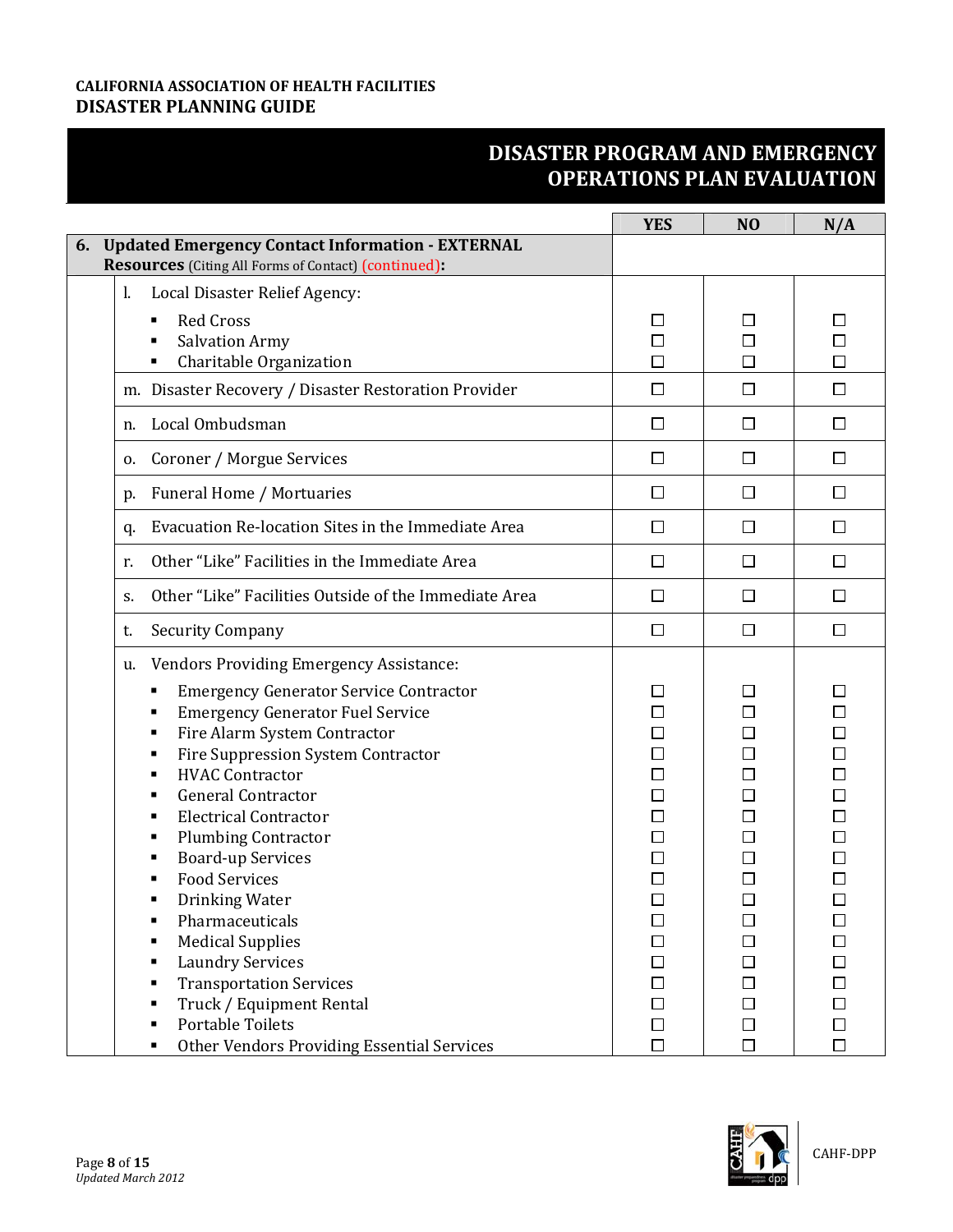|                                                                                                                                                                                                                                                                                                         | <b>YES</b>       | N <sub>O</sub> | N/A                                                      |
|---------------------------------------------------------------------------------------------------------------------------------------------------------------------------------------------------------------------------------------------------------------------------------------------------------|------------------|----------------|----------------------------------------------------------|
| 6. Updated Emergency Contact Information - EXTERNAL<br><b>Resources</b> (Citing All Forms of Contact) (continued):                                                                                                                                                                                      |                  |                |                                                          |
| Written agreement for emergency supplies and services that<br>V.<br>are reviewed and updated annually:                                                                                                                                                                                                  |                  |                |                                                          |
| <b>Evacuation transport</b><br>Drinking water<br>Food re-supply<br>Pharmacy re-supply<br>٠<br>Medical and sanitary products re-supply<br>٠<br>Generator fuel re-supply<br>٠<br>"Priority Restoration of Power" agreement with local<br>utility<br>Temporary shelter in local area (e.g. school, church) | П<br>П<br>П<br>П |                | $\Box$<br>$\Box$<br>$\Box$<br>$\Box$<br>$\Box$<br>П<br>П |
| "Like" facilities for relocation in immediate area                                                                                                                                                                                                                                                      |                  |                | П                                                        |
| "Like" facilities for relocation outside immediate area<br>٠                                                                                                                                                                                                                                            |                  |                |                                                          |
| <b>Comments:</b>                                                                                                                                                                                                                                                                                        |                  |                |                                                          |

|                  |                                                                                                                                                                                                                                                              | <b>YES</b> | N <sub>O</sub> | N/A |
|------------------|--------------------------------------------------------------------------------------------------------------------------------------------------------------------------------------------------------------------------------------------------------------|------------|----------------|-----|
|                  | 7. Communications:                                                                                                                                                                                                                                           |            |                |     |
|                  | Identifies Modes of Communications:<br>a.                                                                                                                                                                                                                    |            |                |     |
|                  | Primary mode of internal communications<br>Back-up mode of internal communications<br>Primary mode of external communications<br>Back-up mode of external communications<br>Formal relationship with Ham Radio Operator<br>All other modes of communications |            |                |     |
|                  | b. System to re-call staff during emergencies:<br>Call/phone tree<br>Computerized/Automated System                                                                                                                                                           |            |                |     |
| <b>Comments:</b> |                                                                                                                                                                                                                                                              |            |                |     |

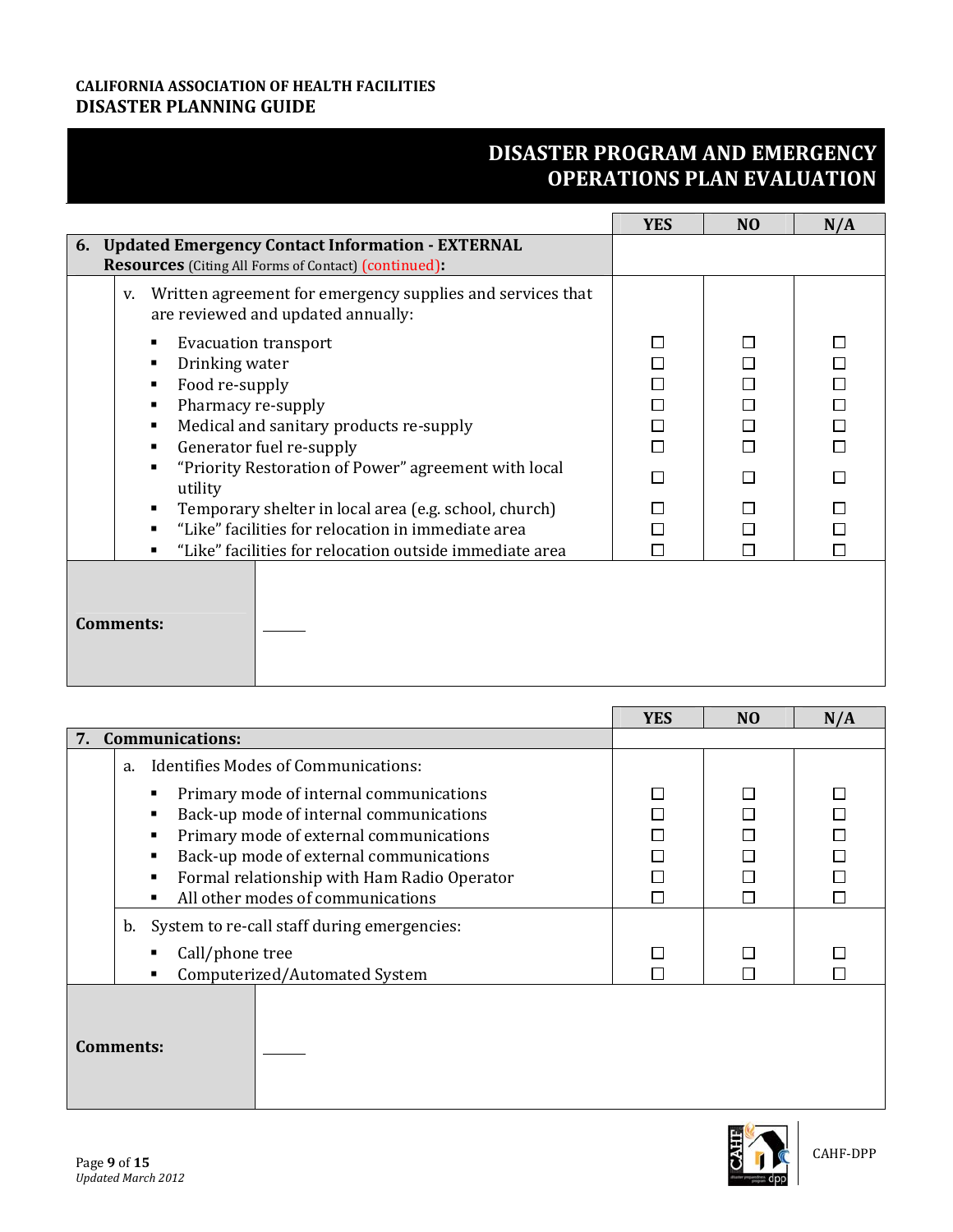|                                                                                                                                                                                                     | <b>YES</b> | N <sub>O</sub> | N/A                                                      |
|-----------------------------------------------------------------------------------------------------------------------------------------------------------------------------------------------------|------------|----------------|----------------------------------------------------------|
| 8. Inventory List of Emergency and Supplies<br>(e.g., disposable briefs, first aid, flashlights, etc.):                                                                                             | П          | П              | $\Box$                                                   |
| a. Types of Supplies:<br>Food and Water<br>٠<br><b>Sanitation Supplies</b><br>٠<br><b>Emergency Equipment</b><br>٠<br><b>Critical Medical Supplies</b><br>٠<br><b>Critical Forms</b><br>Other:<br>٠ | П          |                | $\Box$<br>$\Box$<br>$\Box$<br>$\Box$<br>$\Box$<br>$\Box$ |
| <b>Comments:</b>                                                                                                                                                                                    |            |                |                                                          |

|                                                                                                                                           | <b>YES</b> | N <sub>O</sub> | N/A |
|-------------------------------------------------------------------------------------------------------------------------------------------|------------|----------------|-----|
| 9. Disaster Menu including alternative cooking, serving and<br>cleaning procedures during power and/or water disruption:                  |            |                |     |
| <b>Emergency Water Supplies:</b><br>a.                                                                                                    |            |                |     |
| Identifies quantity of water required for residents and<br>٠<br>staff for a minimum of one gallon per person per<br>24-hours for 72-hours |            |                |     |
| Identifies how emergency water is stored<br>٠                                                                                             |            |                |     |
| Identifies how emergency water is transported to resident<br>$\blacksquare$<br>areas                                                      |            |                |     |
| Identifies how emergency water is rotated<br>٠                                                                                            |            |                |     |
| Identifies procedures for water purification if needed<br>٠                                                                               |            |                |     |
| <b>Comments:</b>                                                                                                                          |            |                |     |

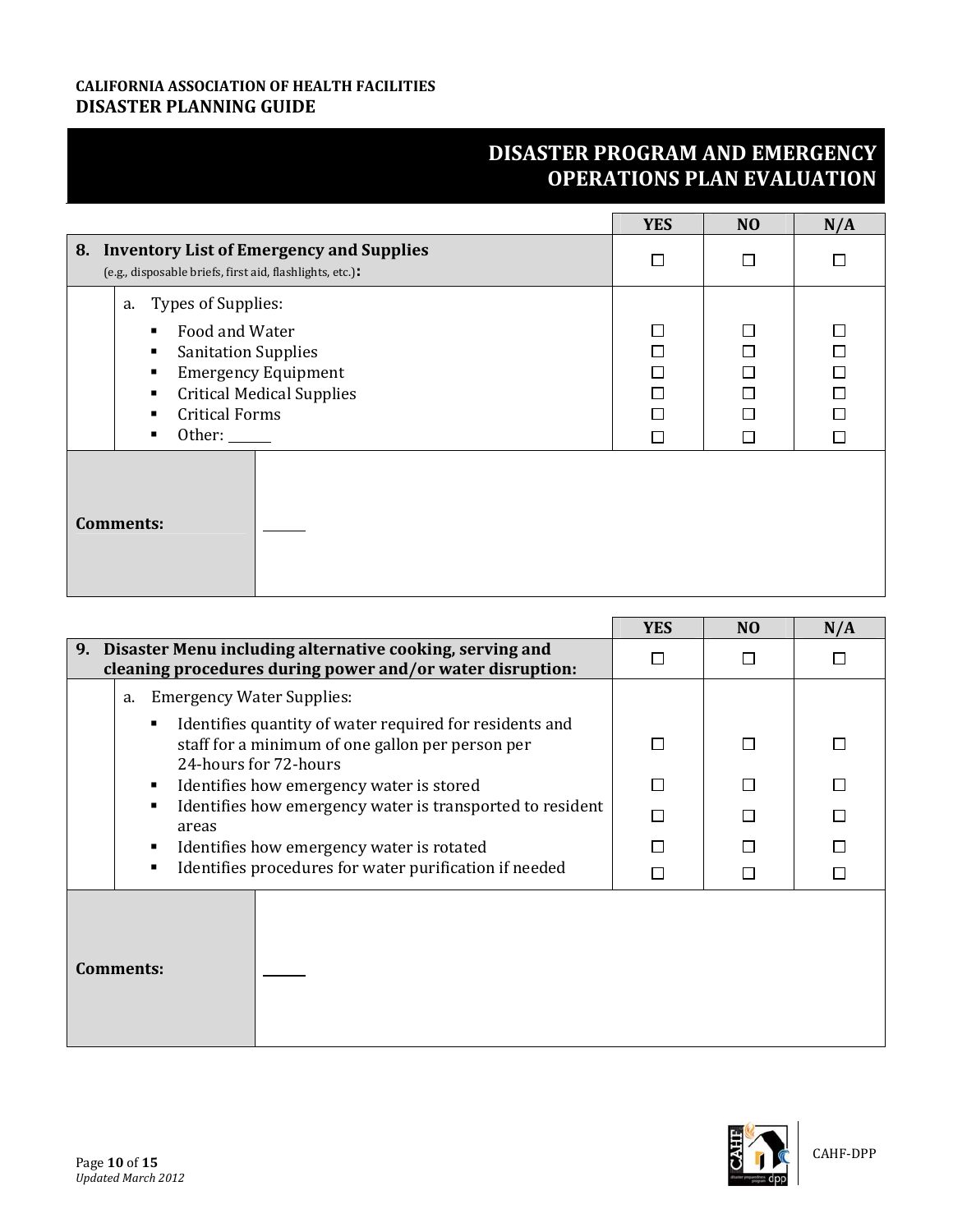|                                                                                                                           | <b>YES</b>  | N <sub>O</sub> | N/A              |
|---------------------------------------------------------------------------------------------------------------------------|-------------|----------------|------------------|
| 10. Evacuation Planning:                                                                                                  |             |                |                  |
| Evacuation procedures are clearly defined<br>a.                                                                           | □           | □              | $\Box$           |
| Type of evacuation identified:<br>b.<br>Horizontal<br>Vertical                                                            | П<br>$\Box$ |                | $\Box$<br>$\Box$ |
| <b>Complete Facility Evacuation</b><br>٠                                                                                  | П           | П              | $\Box$           |
| Comprehensive evacuation maps / diagrams are posted<br>c.<br>strategically in the facility                                | $\Box$      | Ħ              | $\Box$           |
| External re-assembly locations are identified<br>d.                                                                       | $\Box$      | $\Box$         | $\Box$           |
| Includes an identification system for residents evacuated off-<br>e.<br>site (wristbands, triage tags, face sheets, etc.) | $\Box$      | $\Box$         | □                |
| f.<br>Includes an Evacuation Kit which includes supplies of cash                                                          | $\Box$      | $\Box$         | □                |
| Includes an Evacuation Log to track residents<br>g.                                                                       | □           | □              | $\Box$           |
| Identifies pre-established off-site temporary evacuation sites<br>h.<br>(auditoriums, halls, schools, churches, etc.)     | $\Box$      | $\mathsf{L}$   | □                |
| Identifies pre-established "like" facilities for longer term<br>i.<br>evacuation in immediate area                        | П           | П              | $\Box$           |
| Identifies pre-established "like" facilities for longer term<br>j.<br>evacuation outside of the immediate area            | П           | П              | □                |
| Primary evacuation routes identified and includes maps and<br>k.<br>directions                                            | П           | ΙI             | □                |
| Secondary evacuation routes identified and includes maps<br>1.<br>and directions                                          | П           | П              | $\Box$           |
| m. Identifies capacity of internal fleet of vehicles that can be used<br>for evacuation:                                  |             |                |                  |
| Gas tanks of facility vehicles are kept at least half full                                                                | □           | □              | $\Box$           |
| <b>Comments:</b>                                                                                                          |             |                |                  |

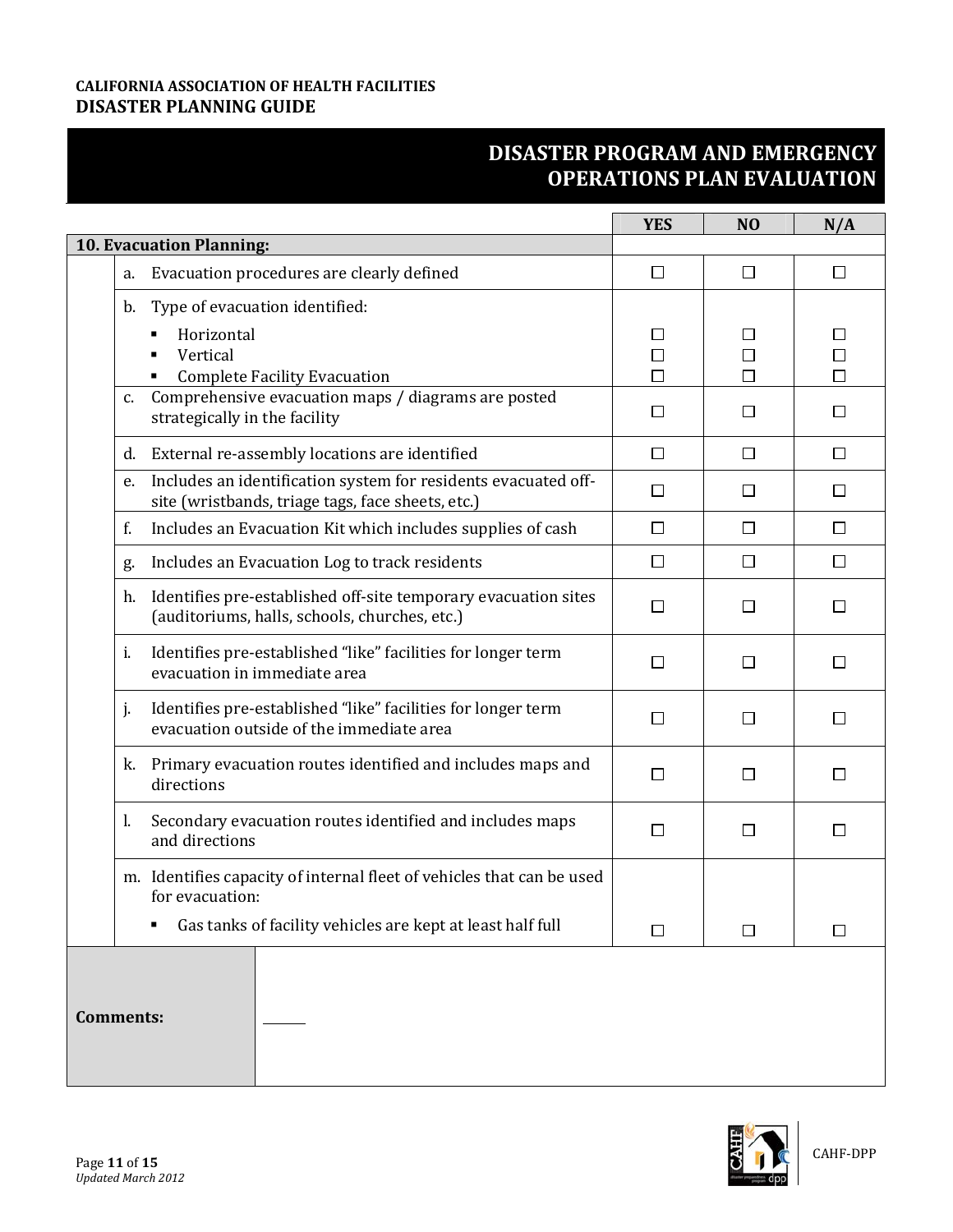|                                                                                                                        | <b>YES</b> | N <sub>O</sub> | N/A |
|------------------------------------------------------------------------------------------------------------------------|------------|----------------|-----|
| 11. Sheltering-In-Place Planning:                                                                                      |            |                |     |
| Sheltering-in-Place procedures are clearly defined<br>a.                                                               | П          | П              | П   |
| Safe or "hardened" areas in the building have been identified<br>b.<br>with a sign or placard                          | П          |                | П   |
| Includes a Sheltering-in-Place Kit<br>c.                                                                               | П          |                | □   |
| Includes provisions to allow staff and their family to stay at<br>d.<br>the facility during a disaster                 | П          |                | П   |
| Includes procedures and supplies for sanitation<br>e.<br>(e.g., waterless wipes, briefs, trash bag liners for toilets) | П          |                | П   |
| f.<br>Includes procedures for protecting internal air quality if<br>needed (e.g. smoke & gas)                          | $\perp$    |                | П   |
| Comments:                                                                                                              |            |                |     |

|                                                                                 | <b>YES</b>     | N <sub>O</sub> | N/A    |
|---------------------------------------------------------------------------------|----------------|----------------|--------|
| 12. Specific Emergency Procedures Included in the Plan:                         |                |                |        |
| Fire / Explosion<br>a.                                                          | $\overline{a}$ | ⊓              | $\Box$ |
| Fire Protection Systems Failure<br>b.                                           |                |                | $\Box$ |
| Life Safety Systems Failure<br>c.                                               | $\mathbf{L}$   |                | $\Box$ |
| Emergent Severe Weather Events (storms, hurricanes,<br>d.<br>tornados, etc.)    |                |                | L      |
| Prolonged Severe Weather Events (excessive cold, excessive<br>e.<br>heat, etc.) |                |                |        |
| Earthquake<br>f.                                                                | П              | П              | П      |
| <b>Heating Failure</b><br>g.                                                    | $\Box$         |                | П      |
| <b>Cooling Failure</b><br>h.                                                    |                |                | П      |
| i.<br><b>Emergency Generator System Failure</b>                                 |                |                |        |

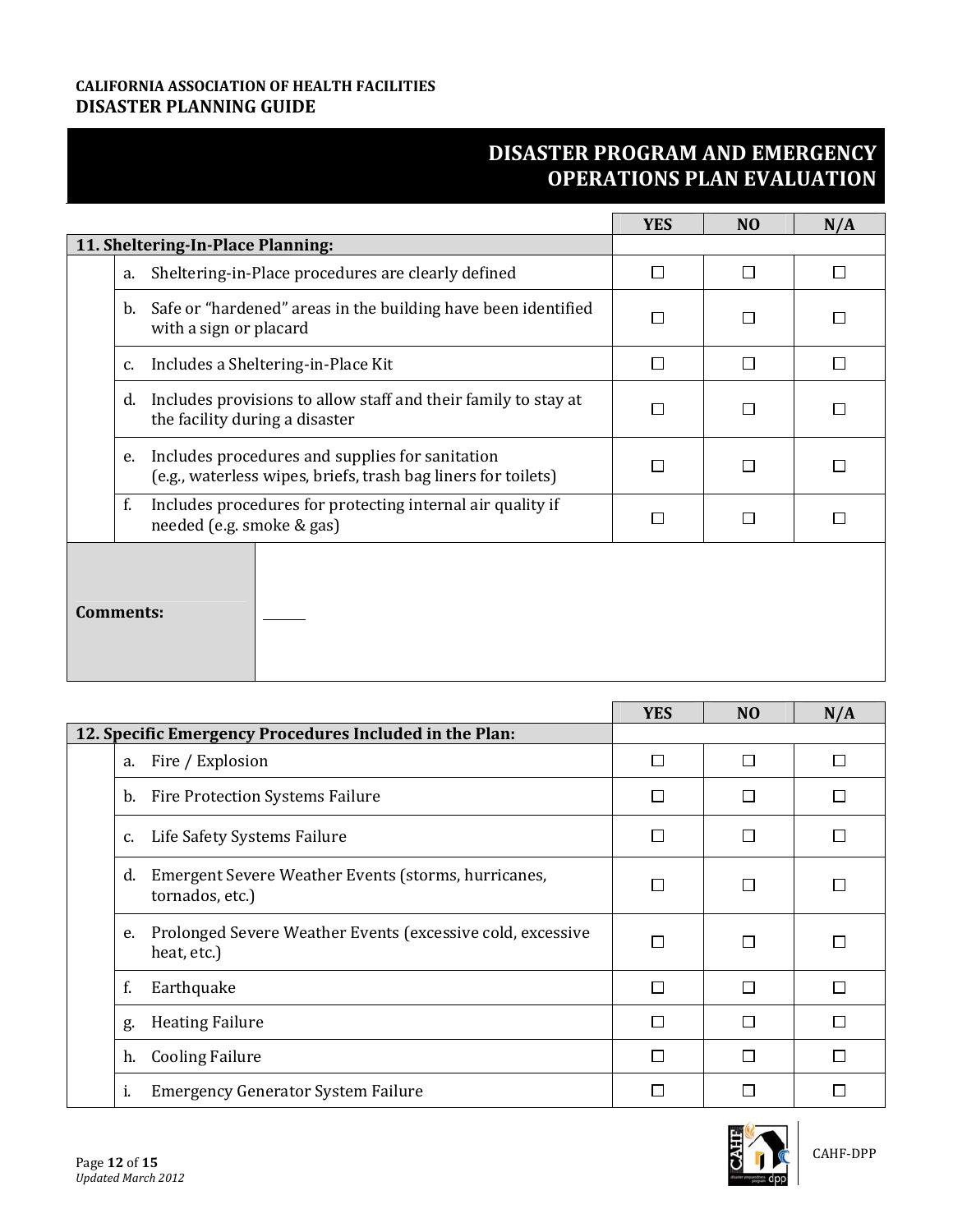|                                                                                                                                                                                   | <b>YES</b>                                                                         | N <sub>O</sub>        | N/A                                                                                    |
|-----------------------------------------------------------------------------------------------------------------------------------------------------------------------------------|------------------------------------------------------------------------------------|-----------------------|----------------------------------------------------------------------------------------|
| 12. Specific Emergency Procedures Included in the Plan (continued):                                                                                                               |                                                                                    |                       |                                                                                        |
| Mechanical Failure<br>j.                                                                                                                                                          | $\Box$                                                                             | $\Box$                | $\Box$                                                                                 |
| <b>Utility Failure:</b><br>k.                                                                                                                                                     |                                                                                    |                       |                                                                                        |
| Electric<br>Natural Gas<br>Propane Gas<br>٠<br><b>Public Works</b><br>Water<br>Sewer<br>Telephone Service - Landlines<br>Telephone Service - Cellular<br><b>Internet Provider</b> | $\mathsf{L}$<br>П<br>$\Box$<br>$\Box$<br>$\Box$<br>$\Box$<br>$\Box$<br>$\Box$<br>□ | П<br>П<br>$\Box$<br>П | $\Box$<br>$\Box$<br>$\Box$<br>$\Box$<br>$\Box$<br>$\Box$<br>$\Box$<br>$\Box$<br>$\Box$ |
| Emergency Shutdown Procedures- Utilities, Mechanical<br>1.<br>Equipment, Technology, etc.                                                                                         | $\Box$                                                                             | П                     | □                                                                                      |
| Hazardous Materials Incident- Internal (spill, leak, exposure, etc.)<br>m.                                                                                                        | $\Box$                                                                             | $\Box$                | $\Box$                                                                                 |
| Hazardous Materials Incident-External (spill, leak, exposure, etc.)<br>n.                                                                                                         | $\Box$                                                                             | $\Box$                | $\Box$                                                                                 |
| Missing Resident / Elopement<br>0.                                                                                                                                                | $\Box$                                                                             | □                     | $\Box$                                                                                 |
| <b>Bomb Threat</b><br>p.                                                                                                                                                          | $\Box$                                                                             | $\Box$                | $\Box$                                                                                 |
| Internal / Workplace Violence<br>q.                                                                                                                                               | $\Box$                                                                             | $\Box$                | $\Box$                                                                                 |
| <b>Security Breach</b><br>r.                                                                                                                                                      | $\Box$                                                                             | □                     | $\Box$                                                                                 |
| Facility Lockdown<br>S.                                                                                                                                                           | $\Box$                                                                             | $\Box$                | $\Box$                                                                                 |
| Labor Action<br>t.                                                                                                                                                                | $\Box$                                                                             | $\Box$                | $\Box$                                                                                 |
| Civil Disturbance / Riot<br>u.                                                                                                                                                    | $\Box$                                                                             | $\Box$                | $\Box$                                                                                 |
| <b>Terrorist Event</b><br>v.                                                                                                                                                      | $\Box$                                                                             | $\Box$                | $\Box$                                                                                 |
| Epidemic / Pandemic / Mass Medical Emergency<br>w.                                                                                                                                | $\Box$                                                                             | $\Box$                | $\Box$                                                                                 |
| Supply / Delivery Disruption<br>x.                                                                                                                                                | $\Box$                                                                             | $\Box$                | $\Box$                                                                                 |
| y. Any peril unique to the facility's HVA                                                                                                                                         | $\Box$                                                                             | $\Box$                | $\Box$                                                                                 |
| <b>Comments:</b>                                                                                                                                                                  |                                                                                    |                       |                                                                                        |

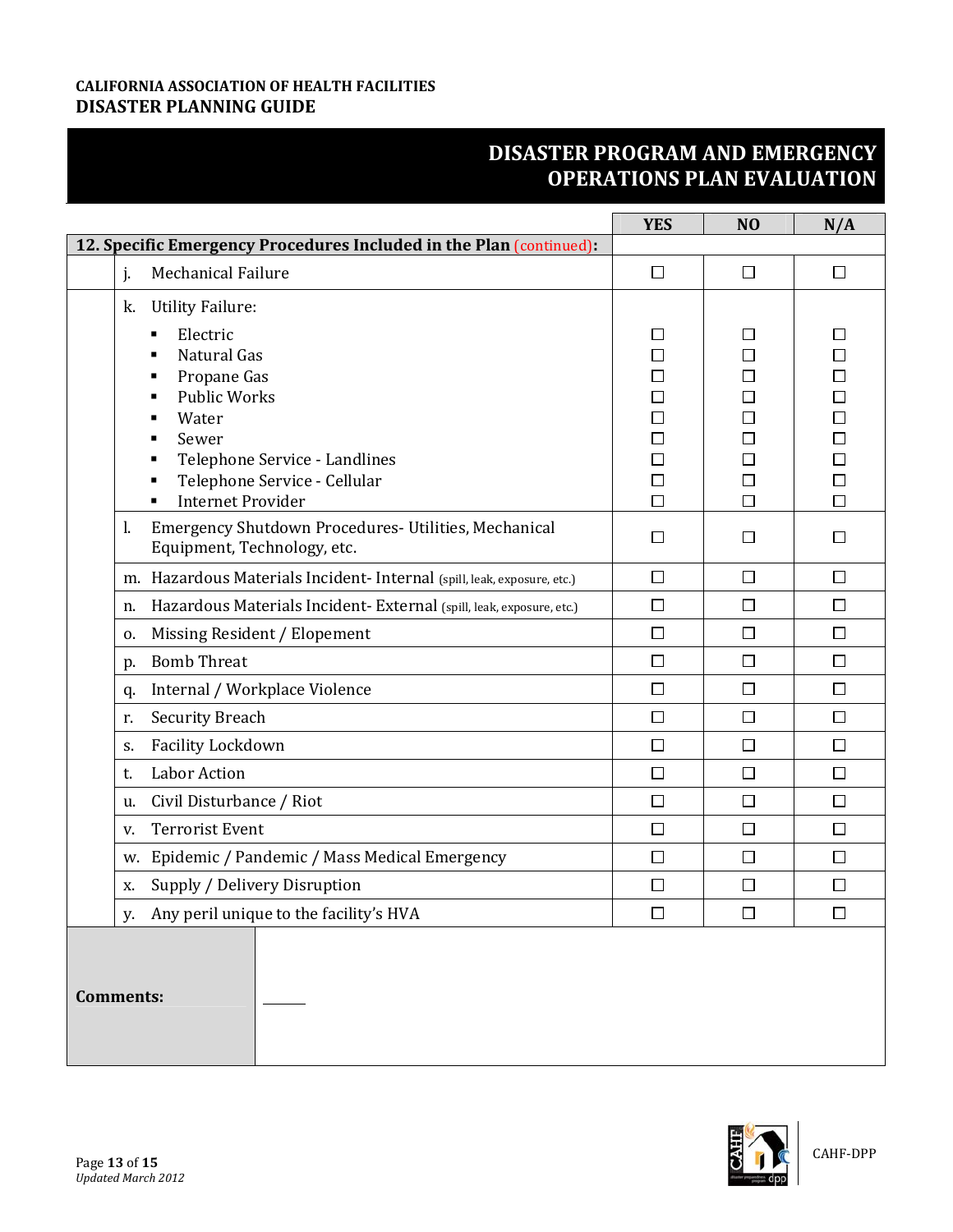|                                           | <b>YES</b> | N <sub>O</sub> | N/A |
|-------------------------------------------|------------|----------------|-----|
| 13. Post Incident Damage Assessment:      |            |                |     |
| Defines Damage Assessment Procedure<br>a. |            | П              |     |
| b. Includes Damage Assessment Checklist   |            |                |     |
| <b>Comments:</b>                          |            |                |     |

|           |                                                                                             | <b>YES</b> | N <sub>0</sub> | N/A |
|-----------|---------------------------------------------------------------------------------------------|------------|----------------|-----|
|           | 14. Release of Information:                                                                 |            |                |     |
|           | Identifies those authorized to release information<br>a.                                    | П          | П              |     |
|           | Identifies an official & back-up spokesperson(s)<br>b.                                      | П          |                |     |
|           | Identifies system to release information to the media<br>c.                                 | П          | П              |     |
|           | Identifies system to release information to family members<br>d.<br>and responsible parties | П          | $\mathsf{L}$   |     |
|           | Identifies system to release information to regulators<br>e.                                | П          | П              |     |
| Comments: |                                                                                             |            |                |     |